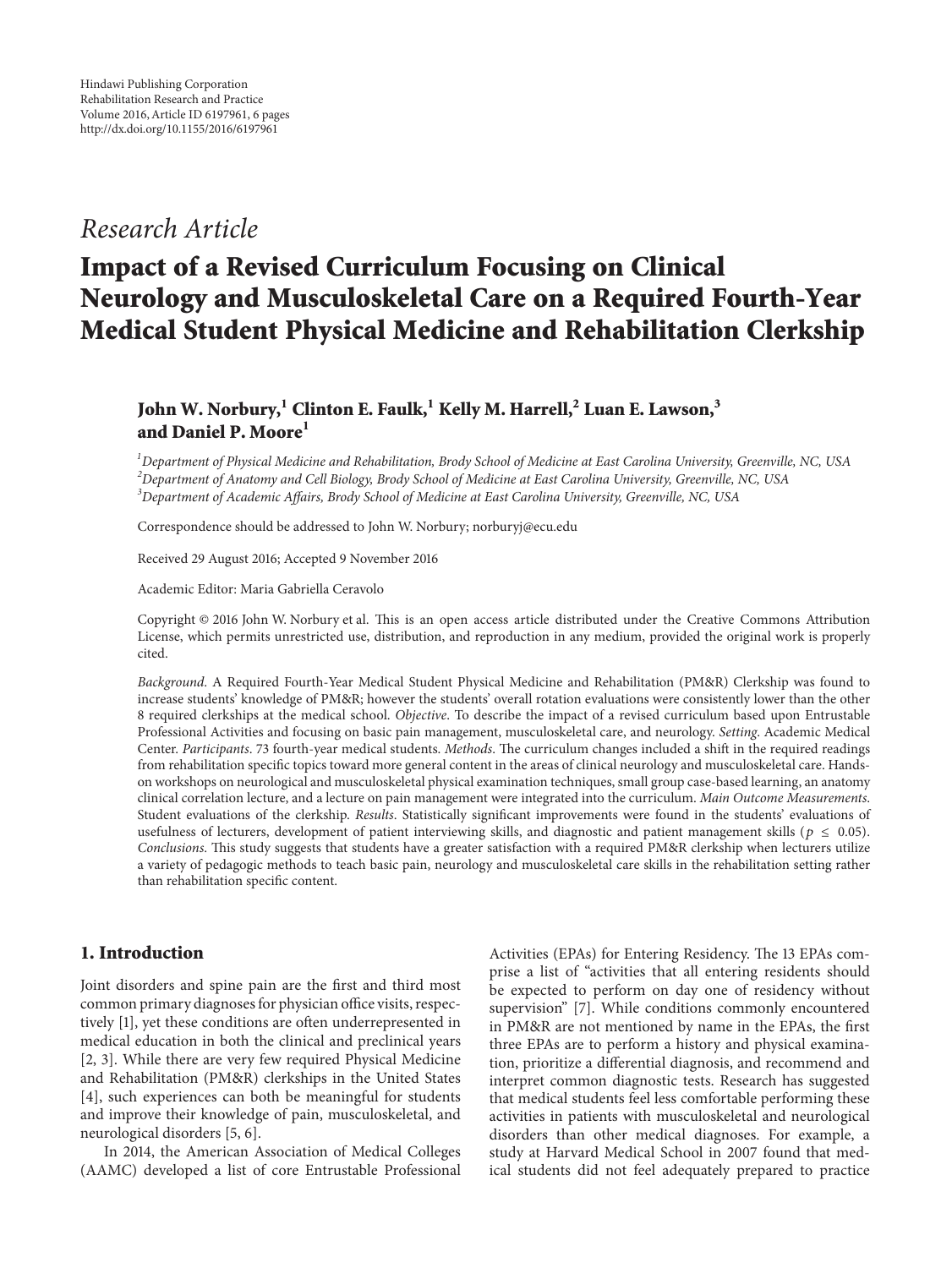| Inpatient experiences        | Outpatient experiences     |                             |  |
|------------------------------|----------------------------|-----------------------------|--|
| Required                     | Electrodiagnosis (EMG)     | Spinal cord injury          |  |
| General rehabilitation       | Pain management            | Mild traumatic brain injury |  |
| Consults                     | Musculoskeletal ultrasound | Wheelchair                  |  |
| Selected by student (1 of 3) | Spasticity management      | Acupuncture                 |  |
| Traumatic brain injury       | Wound care                 | Pediatric rehabilitation    |  |
| Spinal cord injury           | Occupation medicine        | Amputee                     |  |
| Pediatrics                   | Spine injections           | General rehabilitation      |  |

<span id="page-1-0"></span>Table 1: Clinical rotations in the PM&R Clerkship (2014–2016).

musculoskeletal medicine and lacked "clinical confidence" and "cognitive mastery" in the field [\[2\]](#page-5-1). Another study has demonstrated a lack of confidence among medical students with regard to patients who have neurological complaints to the point where a term "Neurophobia" has been coined in the literature [\[8](#page-5-7)]. Finally, most primary care providers do not feel comfortable managing patients with chronic, nonmalignant pain [\[9](#page-5-8)] and recent Centers for Disease Control and Prevention (CDC) guidelines have emphasized the importance of nonopioid treatment for chronic pain [\[10\]](#page-5-9). Proposals for integration of PM&R into the four-year medical student curriculum [\[11,](#page-5-10) [12\]](#page-5-11) and for a required clerkship in PM&R [\[4\]](#page-5-3) have been put forth, in part, as ways to address these knowledge deficits among medical students. It has been demonstrated that a required PM&R clerkship can improve students' musculoskeletal physical examination skills [\[6](#page-5-5)].

We sought to improve the quality of the two-week required clerkship in PM&R during the fourth-year of a primary care medical school curriculum. The rotation was established in 2009 in response to a curricular deficiency in care of patients with neurologic and musculoskeletal conditions. A previous study demonstrated that this rotation increased the students' knowledge of PM&R and enhanced their clinical skills [\[5](#page-5-4)]. Despite these findings, the clerkship was consistently ranked lowest among the eight required clerkships at the medical school by the students in terms of overall student satisfaction with the rotation.

The goal of the curricular changes was to improve the educational experience through a focus on the subset of PM&R clinical knowledge and skills a primary care oriented intern physician would need in clinical neurology and musculoskeletal care when viewed through the lens of the EPAs. By shifting the focus of the rotation from rehabilitation toward the neurological and musculoskeletal conditions most commonly encountered in primary care, we hoped to better align the clerkship with the mission of the medical school which includes training primary care providers.

In the 2014-2015 academic year, a lecture on the musculoskeletal and neurological physical examination was provided on the first day of the clerkship. The students then participated in bedside teaching rounds where an attending physician accompanied the medical students to interview and examine patients with the following diagnoses: stroke, brain injury, limb deficiency, back pain, and spinal cord injury. They rotated through general and specialty inpatient rehabilitation units as well as a variety of outpatient settings during the two-week rotation (Table [1\)](#page-1-0). The students attended two departmental grand rounds and two resident didactic lectures given by PM&R faculty on rehabilitation topics. A more detailed description of the structure of the clerkship prior to the curricular changes has been described previously [\[5\]](#page-5-4).

#### **2. Methods**

Based on anonymous student feedback and clerkship evaluations, quality improvement methodology was used to identify opportunities for educational improvement that were instituted in July 2015. The assigned readings were changed from modified excerpts of the American Academy of Physical Medicine and Rehabilitation (AAPM&R) study guides to selections from *Current Medical Diagnosis and Treatment (CMDT) 2015* [\[13\]](#page-5-12) covering musculoskeletal care and selected neurology topics. This textbook was chosen as it is a highly rated reference used by primary care providers and also freely available to the students as an e-book through the university's library. The CMDT readings focused more on the diagnosis, workup, and treatment of common neurological and musculoskeletal conditions, rather than rehabilitation aspects of these disease processes which was the focus of the previous readings. Two hands-on 60-minute physical examination workshops were added on the neurologic and musculoskeletal physical examination. The neurological examination included a review of the assessment of strength, sensation, and muscle stretch reflexes based upon the American Spinal Cord Injury (ASIA) physical examination with an emphasis on utilizing the neurologic exam to localize spinal cord and peripheral nerve lesions.The musculoskeletal examination workshop discussed and demonstrated the approach to the shoulder, elbow, hand, knee, and ankle examination. A two-hour case-based workshop was also added, which consisted of three cases (hand pain, shoulder pain, and back pain) incorporating principles of the neurological and musculoskeletal clinical evaluation, differential diagnosis, workup, and treatment of these common clinical conditions. All of these lecturers were led by resident physicians under direct real time faculty supervision. In addition, a 60 minute interactive, case-based lecture, conducted by a faculty member in the Department of Anatomy and Cell Biology, was integrated into the rotation. This lecture provided students with a focused review of the anatomy pertinent to common primary care musculoskeletal and neuromuscular disorders.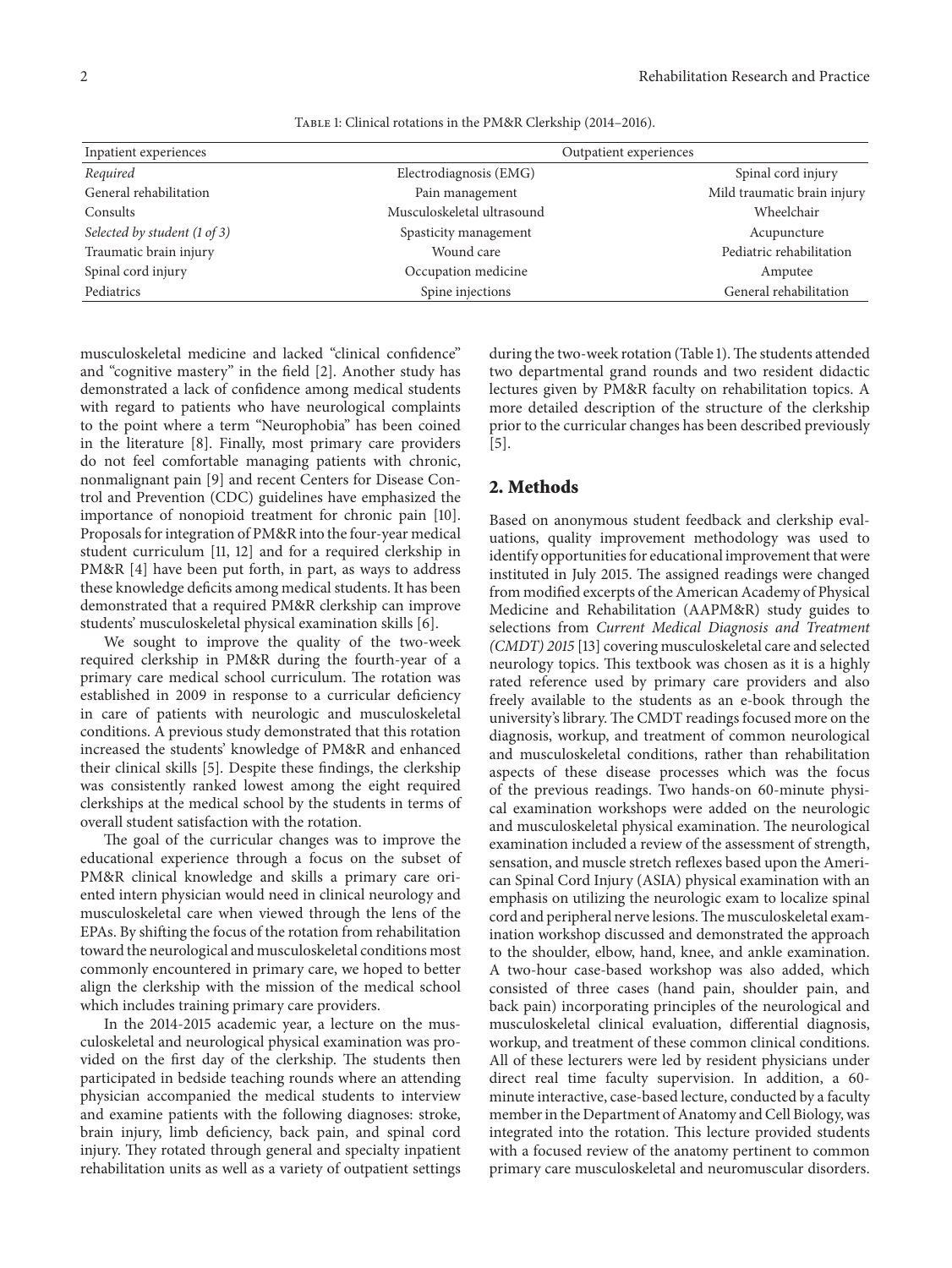

FIGURE 1: Mann–Whitney U test results for 2014 versus 2015. Group  $A = 2014$ ; Group B = 2015.

| Item number    | Description                                                                  | $2014$ mean | $2015$ mean |       |
|----------------|------------------------------------------------------------------------------|-------------|-------------|-------|
|                | Overall rotation rating                                                      | 2.83        | 3.25        | 0.062 |
| 2              | Learning objectives were clearly specified                                   | 3.28        | 3.65        | 0.014 |
| 3              | Didactic sessions were useful                                                | 3.14        | 3.54        | 0.022 |
| $\overline{4}$ | The method of determining grades was fair                                    | 3.28        | 3.62        | 0.153 |
| 5              | The experience facilitated development of my patient interviewing skills     | 2.94        | 3.32        | 0.031 |
| -6             | The experience enhanced my diagnostic and patient management skills          | 3.00        | 3.49        | 0.011 |
| 7              | The rotation director provided me with mid-rotation feedback                 | 2.48        | 3.13        | 0.283 |
| 8              | Supervising physicians were available for discussions regarding patient care | 3.33        | 3.70        | 0.526 |
| 9              | I was encouraged to use the latest medical evidence                          | 3.33        | 3.53        | 0.368 |
| 10             | The overall quality of residents' teaching on this clerkship was high        | 3.33        | 3.65        | 0.078 |
| -11            | The rotation complied with duty hours and on-call requirements               | 3.89        | 3.92        | 0.665 |

<span id="page-2-1"></span><span id="page-2-0"></span>Table 2: Medical student-reported first semester rotation performance, 2014 versus 2015.

Rating scale: Question 1: 0, poor; 1, fair; 2, average; 3, very good; 4, excellent. Questions 2–11: 1, almost never; 2, sometimes; 3, usually; 4, almost always.

Finally, a 60-minute "chalk-talk" by a PM&R faculty member was added addressing pain management, bowel management, and bladder management issues that are most commonly encountered by residents on day one of intern year. The practice examination and clerkship final examination (both 30-question multiple-choice examinations) were revised to encompass the updated content.

During the period of the study the clinical rotation schedule did not change and the students continued to participate in 2 hours of departmental grand rounds and 2 hours of resident lectures. The students still had inpatient and outpatient experiences each of which was approximately 50% of the clinical time. With the addition of the didactic activities above, the overall amount of didactic time increased from 7.5 hours (9.4% of the clerkship) to 12.5 hours (15.6% of the clerkship).

The curriculum changes described above were approved by the Brody School of Medicine Clinical Curriculum Committee and Executive Curriculum Committee prior to implementation in July 2015. First semester 2014 rotation evaluations were compared to first semester 2015 rotation evaluations using a Mann–Whitney  $U$  test. The evaluations were submitted by the students at the end of the rotation via the  $E^*$  value [\(http://www.evaluehealthcare.com/\)](http://www.evaluehealthcare.com/) electronic evaluation system. Qualitative, anonymous medical student comments regarding the strengths and weaknesses of the rotation were reviewed after the implementation of the changes. This study was determined to be exempt from IRB approval by East Carolina University Institutional Review Board.

#### **3. Results**

The rotation evaluations were completed by 36 students in 2014 and 37 students in 2015. Because these evaluations were required for completion of the course, the response rate was 100%. Since there were two unpaired samples with an ordinal outcome measure, a Mann–Whitney  $U$  test was used to compare the overall course evaluations between 2014 and 2015 (Figure [1\)](#page-2-0). A statistically significant ( $p \leq$ 0.05) difference was found between the two groups ( $p =$ 0.016). We further compared the individual questions on the rotation evaluations from the fall semesters before and after the curricular changes (Table [2\)](#page-2-1). Four statistically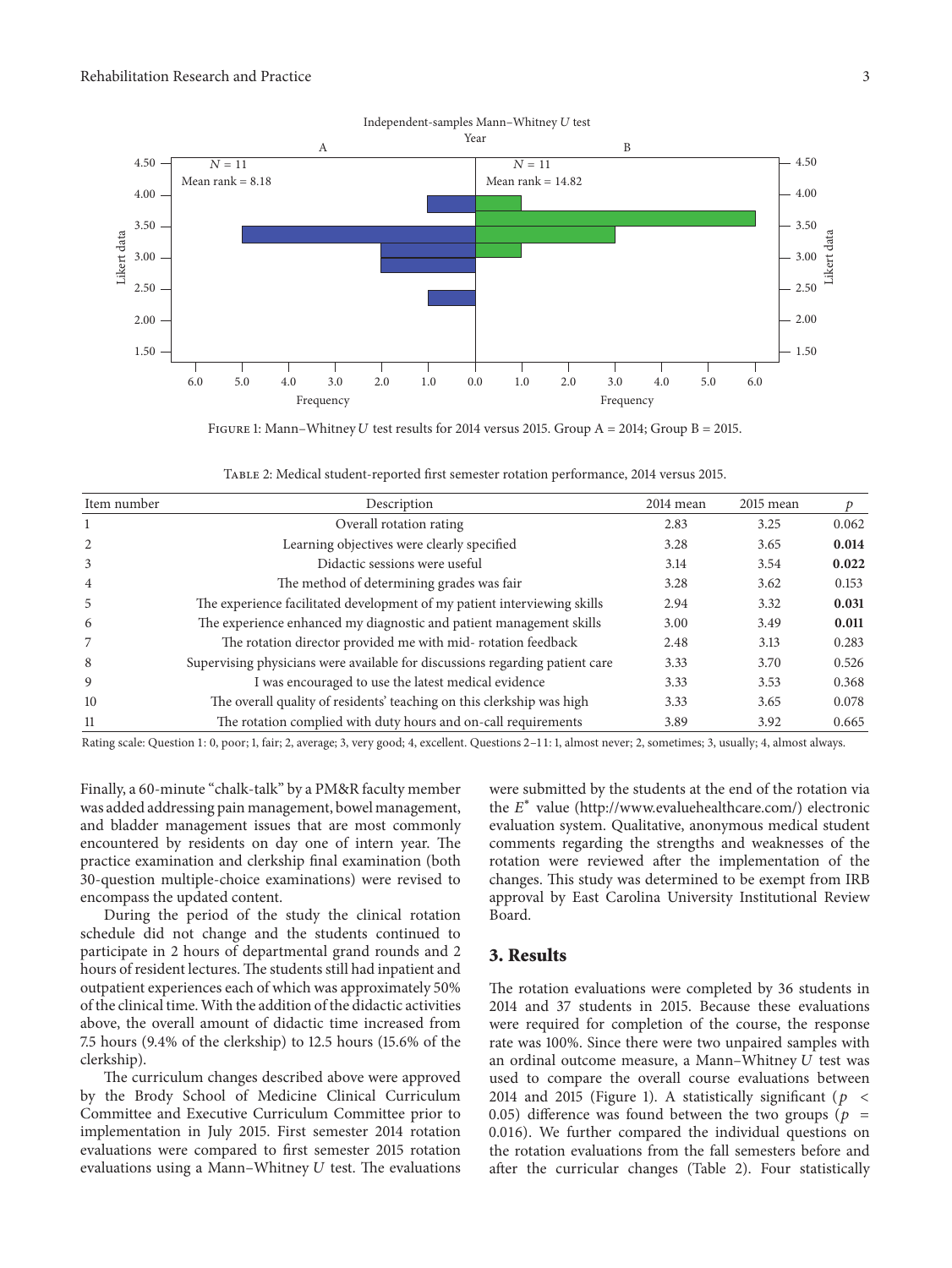#### *Selected Excerpts from Medical Student Comments in the 2015 Rotation Evaluation*

#### *Strengths of the Rotation*

"I learned how to complete a more thorough neuro and MSK exam. I learned a lot more about the different levels of dermatomes, myotomes, etc. and how to put all of that information together in a differential. THIS WAS INVALU-ABLE!!"

"Great in depth review of musculoskeletal and neuro that rotations 3rd year skimmed over."

"I enjoyed increasing my knowledge on how to complete a full and expansive neurologic exam and musculoskeletal complaints."

"Love that [the lecturer] really focused on the primary care and neurology issues that we will see in the future. The PM&R information was interesting but not always applicable to what we plan to do in the future. I appreciate that [the lecturer] took the parts that were applicable and taught us valuable tips for intern year."

#### *Specific Ways the Rotation Could Be Improved*

"Would enjoy 'a what is PM&R' lecture that talks about the various things they do and common reasons for referral for people entering other fields."

"More presence before 4th year."

"I actually would recommend that this would be a 3rd year course as I think it would help with [USMLE] Step 2 [Clinical Skills]."

"Some of the resident didactics were over our heads at the M4 level. The time might be better spent reading or in a lecture for our level of training."

#### **4. Discussion**

The curricular changes described above had a statistically significant positive effect on students' rating of a required two-week PM&R clerkship for fourth-year medical students. Of note, the domains where the improvements were statistically significant were clinical aspects of the rotation that were specifically targeted by the revised curriculum (learning objectives, lecturers, and patient evaluation and management skills). This suggests that the improved performance was related to the curricular changes rather than a global improvement in the rotation such as better resident teachers or more experienced faculty in the 2015 academic year compared to 2014. During the time period of our study the clerkship director, clerkship coordinator, PM&R faculty, department chairperson, department administrator, and clinical experiences remained consistent, suggesting these were not confounding variables.

The students themselves commented in their evaluations how helpful it was to learn clinical neurology and musculoskeletal care in the rehabilitation setting. One student specifically noted how the focus on neurology and musculoskeletal care that they will encounter in practice was appreciated even though they found the rehabilitation topics interesting. While many physiatrists may enjoy teaching topics such as prosthetics or musculoskeletal ultrasound, these topics may not be common enough in general practice to warrant devoting large amounts of precious curricular "real estate" to them in a two-week required PM&R rotation for all medical students. Indeed one student commented that the PM&R resident lectures they did attend were "over our heads at the M4 level." This highlights the importance of teaching to the learner's level of training in PM&R education. Other rehabilitation topics such as stroke, low back pain, and concussion are rather common in general practice and students appreciated the "PM&R perspective" on the diagnosis and management of these common conditions. This "anchored learning" environment where students are exposed to content that they are likely to encounter in practice can facilitate efficient and effective learning [\[14\]](#page-5-13). With ever increasing amounts of knowledge, a required PM&R rotation that is not grounded in core skills needed by all physicians runs the risk of contributing to "curriculomegaly." In this condition, students are exposed to ever-increasing amounts of information crowded into a limited amount of time [\[15](#page-5-14)]. The authors have found the EPAs to be a very useful tool for PM&R medical school curriculum designers to focus on teaching core skills to students in a meaningful clinical context. Finally, PM&R is the ideal specialty to address the diagnosis and management of chronic pain conditions such as fibromyalgia and the psychosocial aspects of pain in general. We covered these topics in the lecture on pain, bowel, and bladder management.

Since this rotation is the last required component of the medical school curriculum at our institution devoted to neurological and musculoskeletal disorders, the PM&R clerkship represents the capstone where the pluripotent medical student codifies the clinical skills necessary to manage these conditions at the level of an intern physician. A conceptual framework for how the clerkship seeks to accomplish this goal is provided in Figure [2.](#page-4-0)

Basic science is an essential aspect of clinical care that has historically been taught during the first two years of medical school; however there are benefits to integration of the basic sciences throughout all four years of medical school [\[16](#page-5-15), [17\]](#page-5-16). Incorporation of basic science into PM&R clerkship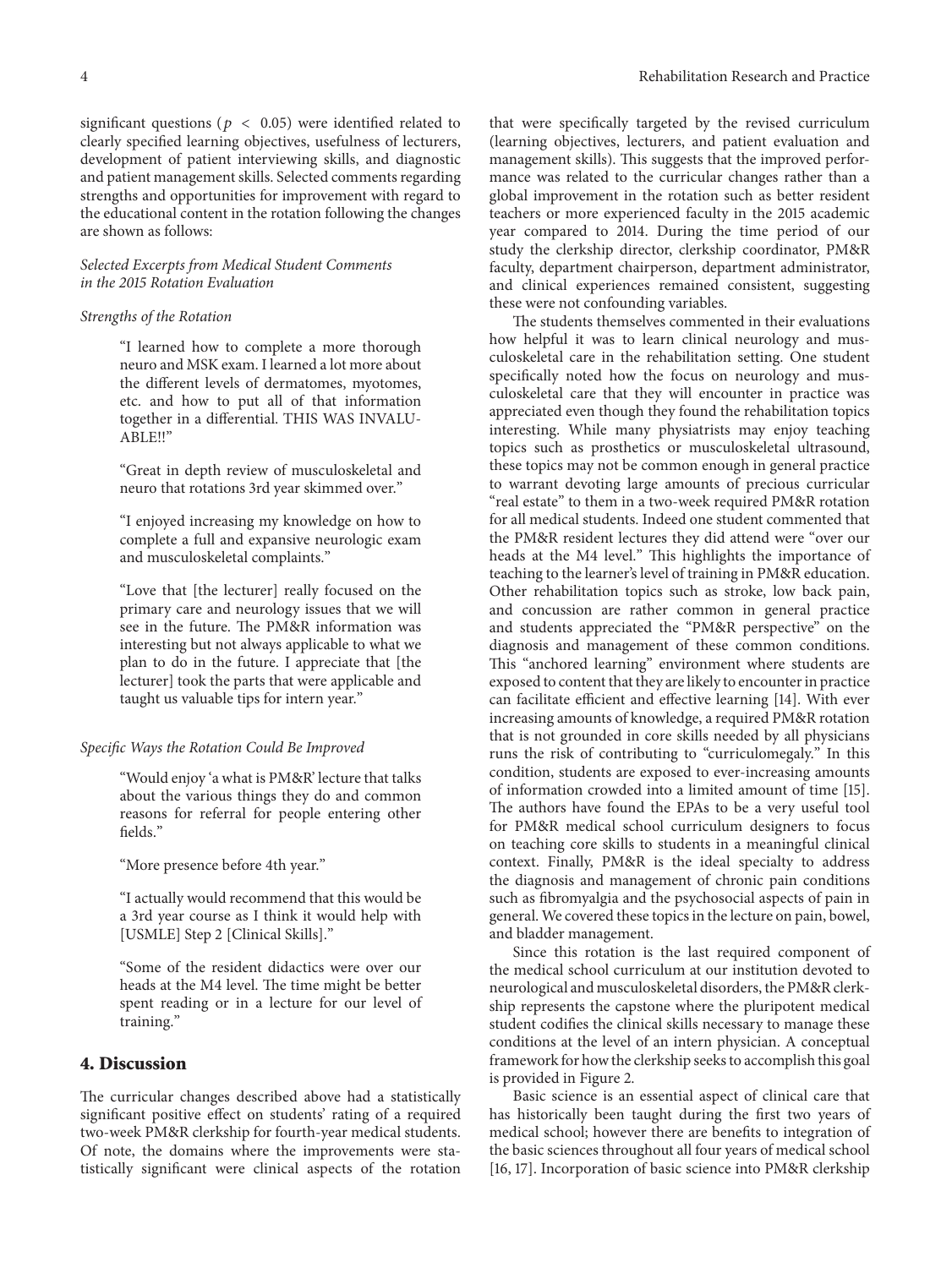

<span id="page-4-0"></span>Figure 2: Conceptual framework for the revised two-week required PM&R clerkship for fourth-year medical students.

via anatomy clinical correlation didactics provides a model which may be helpful for medical schools that wish to revisit basic science in the clinical years. When anatomy is presented at this stage in medical education, the clinical relevance is more readily appreciated (e.g., the difference between carpal tunnel syndrome and a C6 radiculopathy and the components of the rotator cuff). A required PM&R clerkship provides an excellent opportunity to review anatomy and other basic science topics such neurophysiology, pharmacology, and pathology in a clinical context that strengthens understanding and long-term retention.

Another important benefit of the curricular changes is that the resident physicians at our institution now have several dedicated opportunities to teach medical students which enhances their educational experience and improves compliance with item IV.A.5.c.(8) of the ACGME Program Requirements for Physical Medicine and Rehabilitation [\[18\]](#page-5-17). Direct observation of resident teachers also allows the Residency's Clinical Competency Committee to better assess a resident's progression through the Practice-Based Learning and Improvement Milestone 1 [\[19\]](#page-5-18). It has previously been demonstrated that utilizing PM&R residents as teachers in musculoskeletal care is well received by the learners [\[20\]](#page-5-19).

A required PM&R rotation certainly has the potential to target other skills needed by medical graduates beyond what we have done in the present study. Resident physicians must be able to give or receive handover to transition care responsibilities (EPA 8) [\[7](#page-5-6)]. Fourth-year students may have a better ability to execute a handoff than students earlier in their training and an inpatient PM&R service may be a good venue to practice and assess this skill. Students are expected to "collaborate as members of an interprofessional team" (EPA 9) [\[7](#page-5-6)]. The very nature of PM&R includes interdisciplinary care and there are opportunities to foster collaboration with allied health professionals such as having students lead patient care conferences.

#### **5. Study Limitations**

Limitations of our study include the fact that the outcomes data were based on medical student opinions rather than more objective measures of knowledge gained such as written examinations, United States Medical Licensing Examination (USMLE) examination scores, and Objective Structured Clinical Examinations (OSCEs). Unfortunately, the change in the required readings necessitated a new final rotation examination which prevented comparison of the students' medical knowledge before the intervention and that after the intervention. Also, the overall amount of lecture time was increased, so the improvement in rotation feedback may have been a reflection of the number of hours of teaching rather than improved quality or content of teaching. However, none of the subjective comments specifically mentioned the lecturers added in 2015 as an area for improvement and 9 students (24%) specifically referenced one or more of the new didactic sessions as a strength of the rotation.

#### **6. Conclusions**

This study suggests that students have a greater satisfaction with a required PM&R clerkship when lecturers focus on primary care oriented basic clinical neurology and musculoskeletal care skills in the rehabilitation setting using a variety of pedagogic methods. EPAs may be a helpful tool for PM&R medical school curriculum designers who wish to integrate PM&R into medical student education.

#### **Competing Interests**

The authors declare that there are no competing interests regarding the publication of this paper.

#### **Acknowledgments**

The authors wish to acknowledge the following individuals: Kristi Arnold for her hard work and dedication as clerkship coordinator, Stephen Charles, Ph.D., for his statistical support, Libby Baxley, M.D., and Sandy Wynn, M.P.A., for their support of medical education in the department of PM&R at Brody School of Medicine, the residents and faculty of the Department of Physical Medicine and Rehabilitation for their teaching and educational innovation efforts, and Gerald Herbison, M.D., for the educational techniques that underpinned the curricular changes in this study.